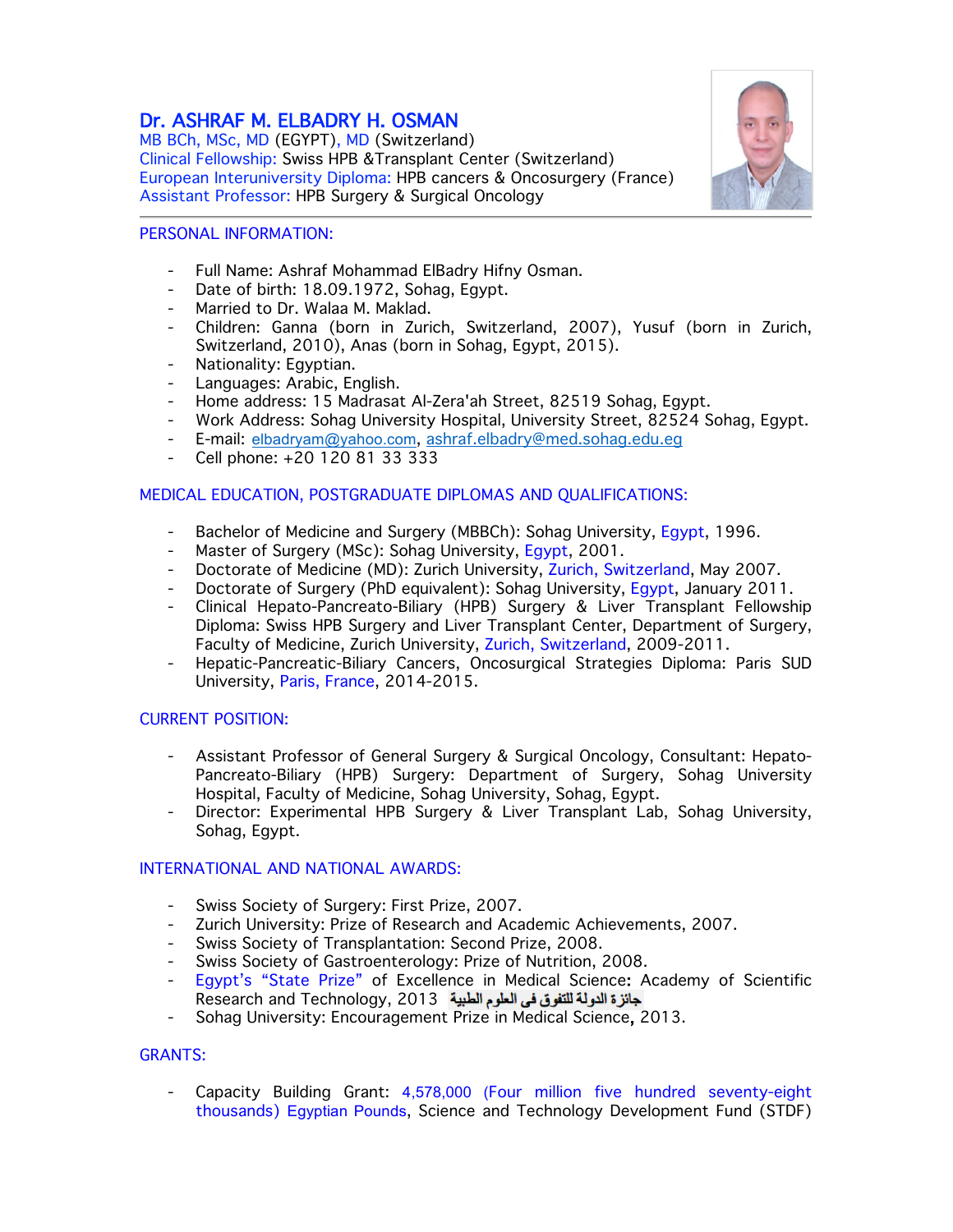Egypt; for establishment of Experimental Hepato-Pancreato-Biliary Surgery and Liver Transplant Laboratory at the Faculty of Medicine, Sohag University, Sohag, Egypt, February 2016.

# PREVIOUS CLINICL AND ADMINISTRATIVE APPOINTMENTS AND FELLOWSHIPS:

- Vice-Director: Sohag University Hospital (November 2013- December 2015).
- Clinical Fellowship (two years, 2009-2011): HPB Surgery & Liver Transplantation, Swiss HPB and Transplantation Centre, Zurich, Switzerland.
- Postdoctoral Fellowship and Clinical Attachment (2007-2009): Department of Visceral Surgery and Transplantation, Zurich University Hospital, Zurich, Switzerland.
- Doctoral Fellowship (2004-2007): Basic research and Doctoral thesis, Department of Visceral Surgery and Transplantation, Zurich University Hospital, Zurich, Switzerland.
- Specialist General Surgeon: Department of General Surgery, Sohag University Hospital, Sohag, Egypt 2004.
- Assistant Lecturer of Surgery: Sohag Faculty of Medicine, Sohag University, Sohag, Egypt 2004.
- Instructor of Surgery: Sohag Faculty of Medicine, Sohag University, Sohag, Egypt 2001.
- Residency in General Surgery: Department of General Surgery, Sohag University Hospital, Sohag, Egypt 1998-2004.
- House Officer (Internship): Sohag University Hospital, Sohag, Egypt 1997-1998.

### CLINICAL AND BASIC RESEARCH EXPERIENCE:

- New surgical techniques for pancreatico-digestive anastomosis.
- Surgical strategies to improve the clinical outcome of liver resection for colorectal and non-colorectal liver metastasis.
- Intra-operative assessment of hepatic microcirculation by Orthogonal Polarization Spectral (OPS) and Side-stream Dark Field (SDF) Imaging.
- Amelioration of liver steatosis and fibrosis by omega-3 fatty acids.
- Nicotineamide Phosphoribosyl Transferase as marker for progression of colorectal carcinoma.
- Role of hepatic microcirculation, essential fatty acids and eicosanoids in ischemia/reperfusion injury of the fatty liver.

### INTERNATIONAL ACADEMIC ACTIVITIES:

- Editorial board member:
	- o Current Trends in Liver Disorders and Therapy.
	- o Archives of Biological and Biomedical Research.
- Reviewer: American Journal of Transplantation, Liver Transplantation, Journal of Hepatology, and Annals of Surgery.

## CLINICAL AND RESEARCH TRAINING COURSES:

- Bariatric Surgery Workshop: Sohag University Center for Endo-Laparoscopic Training (SUCELT), Sohag, Egypt, March 2017.
- The 14th International Workshop of the Egyptian Society of Bariatric Surgery: Cairo, Egypt, February 2017.
- The Scientific Day of Sohag University Pediatric Surgery Unit and the Egyptian Society of Pediatric Surgery: Sohag University, February 2016.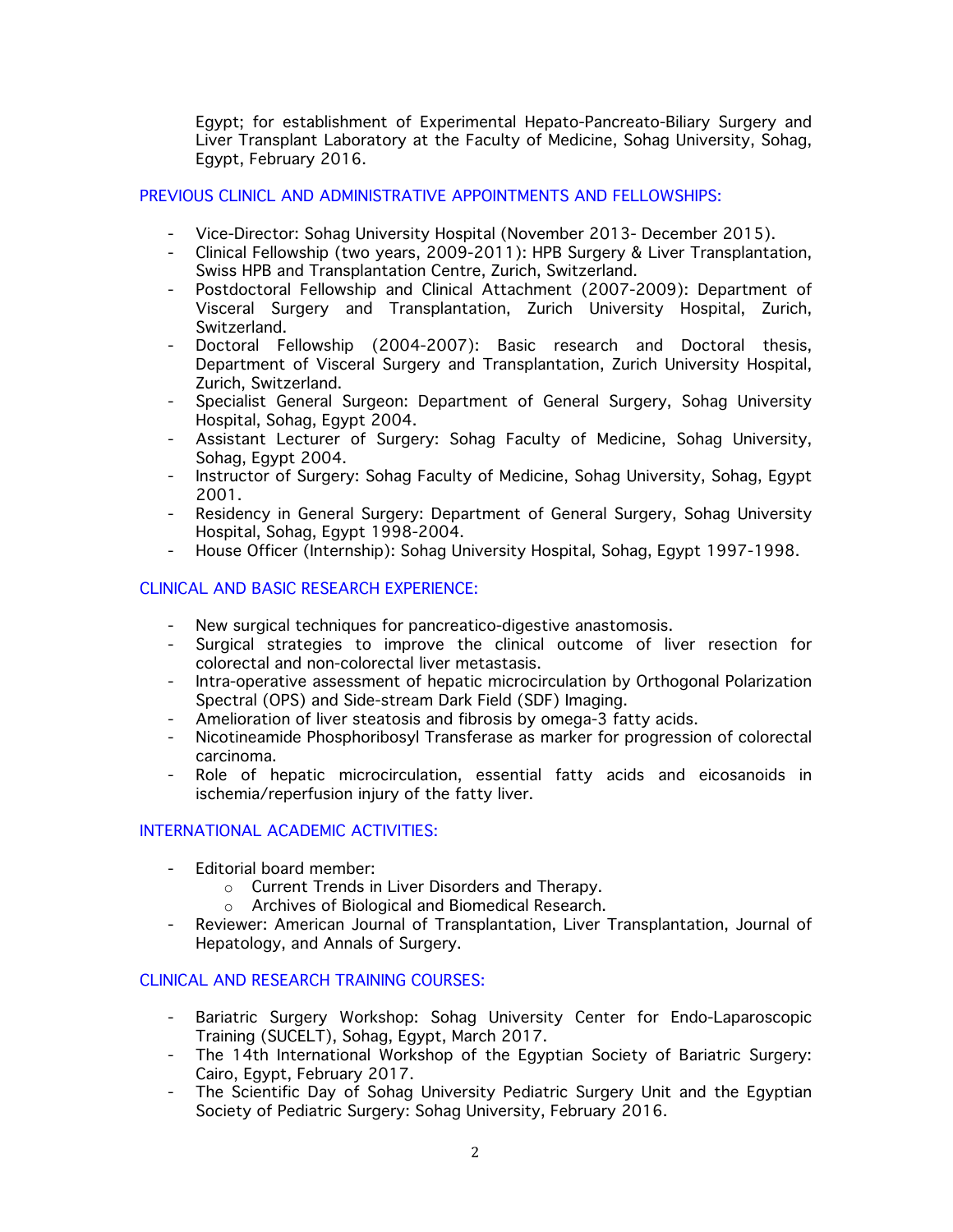- Instructor in Basic Laparoscopic Surgery Course: Sohag University Hospital, August 2015.
- Biosurgery Innovation Course on Intra-operative Hemostasis: Learning Resource Center, Cairo Faculty of Medicine, University, Cairo, Egypt, 2012.
- The 1st Postgraduate Course of the European Hepato-Pancreato-Biliary Association on Hepato-Pancreato-Biliary Surgery: Zurich University Hospital, Zurich, Switzerland, December 2010.
- Laparosopy and Hemostasis Course: European Surgical Institute, Hamburg, Germany, October 2010.
- Molecular Cell Biology Course: Swiss Federal Institute of Technology (ETH Zurich), Zurich, Switzerland, 2007.
- Experimental Biochemistry Course: Zurich University, Zurich, Switzerland, 2007.
- Advanced Microsurgery Course: Zurich University Hospital, Zurich, Switzerland, 2006.
- Advanced Science and Grant Writing Course: Swiss Society of Surgery, Brienz, Switzerland, May November 2004.
- Liver Intravital Microscopy Course: Saarland University, Homburg, Germany, September 2004.
- Introductory Course in Laboratory Animal Science: Zurich University, Zurich, Switzerland, September 2004.
- Preparatory Course for Prospective University Lecturer: Sohag University, Sohag, Egypt, 2002.

### PROFESSIONAL MEMBERSHIP:

- Physician: Ministry of Health, Egypt.
- Consultant of Surgery: Egyptian Medical Syndicate.
- Member: Egyptian Society of Surgeons.
- Member: Egyptian Hepato-Pancreatobiliary Association.

### CONFERENCE PROCEEDINGS/LECTURES (SELECTED):

- Management of liver and pancreas trauma. Egyptian Medical Syndicate, Continuous Medical Education Program, Sohag, December 2017.
- Outcome of Surgical Resection for Localized Gastrointestinal Stromal Tumors: The 2nd Sohag Conference of Surgery, Laparo-Endoscopy and Oncology, Sohag, Egypt, November 2016.
- Double Purse-String versus Conventional Pancreatico-Gastrostomy during Whipple Procedure: Comparative Study at Sohag University Onco-Surgery Program: The 34th Annual Summer Meeting of the Egyptian Society of Surgeons, Alexandria, Egypt, October 2016.
- Postoperative Thrombocytopenia Aggravates Liver Dysfunction after Resection of Hepatocellular Carcinoma in Cirrhotic Liver: The 34th Annual Meeting of the Egyptian Society of Surgeons, Cairo, Egypt, April 2016.
- Postoperative Thrombocytopenia Aggravates Liver Dysfunction after Resection of Hepatocellular Carcinoma in Cirrhotic Liver: The Doha Hepatocellular Carcinoma Conference, Doha, Qatar, March 2016.
- Influence of Concomitant Liver-Visceral Resections on Postoperative Complications Assessed by Clavien-Dindo System: Experience from Sohag University Liver Surgery Program: The 33rd Annual Meeting of the Egyptian Society of Surgeons in collaboration with 23rd Annual Meeting of the Pan Arab Association of Surgeons, Cairo, Egypt, May 2015.
- Standardized Ranking of Postoperative Complications after Liver Resection. Experience from Liver Surgery Program at Sohag University Hospital. The 32nd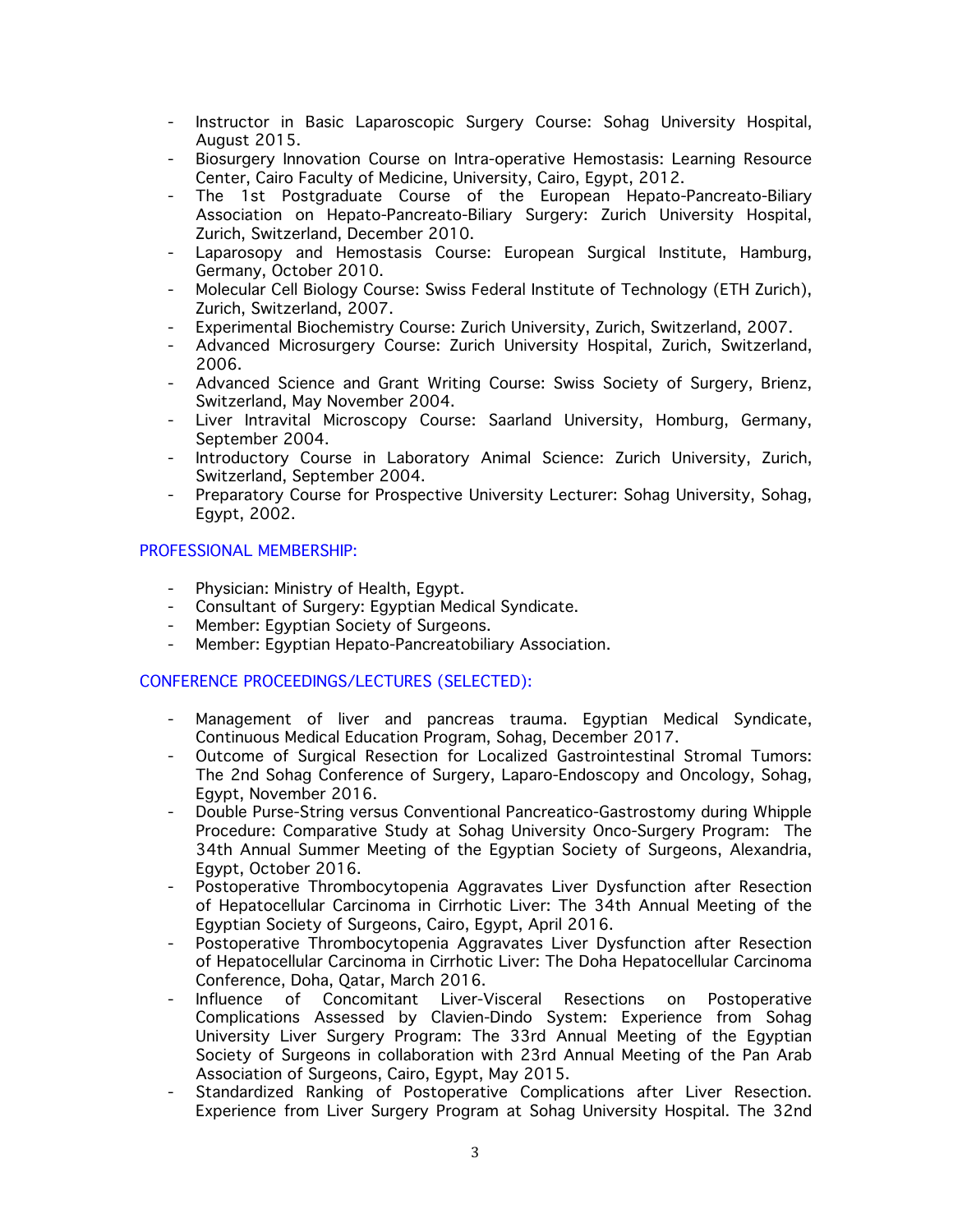Annual Summer Meeting of the Egyptian Society of Surgeons, Cairo, Egypt, October 2014.

- In Vivo assessment of Hepatic Microcirculation in the Steatotic Liver. The 32nd Annual Winter Meeting of the Egyptian Society of Surgeons, Cairo, Egypt, April 2014.
- Optimization of Applied Scientific Research at Sohag Faculty of Medicine: A Three-Point Initiative: The 9th Annual Conference of Sohag Faculty of Medicine, Sohag University, Sohag, Egypt, April 2014.
- Management of Liver Trauma in Sohag: An Evidence-Based Approach. The 2nd Qena Faculty of Medicine Scientific Conference in collaboration with the Egyptian Soceity of Surgeons, South Valley University, Qena, Egypt, January 2013.
- Liver Resection for Primary and Metastatic Liver Neoplasms: Early Experience from Liver Surgery Program at Sohag University Hospital. The 31st Annual Meeting of the Egyptian Society of Surgeons, Cairo, Egypt, April 2013.
- Retractors in Abdominal Surgery: Symposium on Basics of Surgical Practice, Sohag University Hospital, Sohag, Egypt, June 2012.
- Hepatic Steatosis in Resectional and Transplant Surgery of the Liver. A New Approach. The 5th Annual Conference of South Egypt Cancer Institute, Hurghada, Egypt, May 2012.
- Colorectal Liver Metastasis: A Curable disease? The 7th Annual National Conference of Sohag Faculty of Medicine, Sohag, Egypt, May 2012.
- Small for Size Syndrome in Liver Resection and Transplantation. Recent Approaches. The 2nd International Annual Conference of Al-Azhar Group of Hepatology and Gastroenterology and the Egyptian Society for the Study of Endoscopy and Hepato-Gastroenterology, Luxor, Egypt, April 2012.
- Liver Transplantation. The 1st Hepatobiliary Annual Conference of Sohag Liver Institute, Sohag, Egypt, December 2011.
- Do omega-3 fatty acids ameliorate hepatic microcirculation and ischemia/reperfusion injury in aged mouse liver? The 10th Hepatobiliary and Gastrointestinal Research Retreat, Vulpera, Switzerland, January 2011.
- Chemical composition of hepatic lipids mediates ischemia/reperfusion injury in the steatotic liver of mice through Thromboxane A2. The 97 th annual meeting of the Swiss Society of Surgery, Interlaken, Switzerland, May 2010.
- Thromboxane A2 mediates reperfusion injury in the steatotic liver of mice. The 9th Day of Clinical Research, Zurich University Hospital, Zurich, Switzerland, April 2010.
- Chemical composition of hepatic lipids mediates reperfusion injury in the steatotic mouse liver. The 9th Hepatobiliary and Gastrointestinal Research Retreat, Vulpera, Switzerland, January 2010.
- Poor correlation among expert pathologists in interpreting liver steatosis and lack of correlation with postoperative outcome? Have we been misled in the last 20 years? The XVI meeting of the European Surgical Association, Vienna, Austria, April 2009.
- Assessment of Hepatic Steatosis by Expert Pathologists. The End of a Gold Standard. The 8th Hepatobiliary and Gastrointestinal Research Retreat: Vulpera, Switzerland, January 2009.
- Prevention of reperfusion injury and microcirculatory failure in the macrosteatotic mouse liver by omega-3 fatty acids. The annual meeting of the Swiss Society of Gastroenterology, Interlaken, Switzerland, August 2008.
- Thromboxane A2: A novel pathway of ischemia reperfusion injury of the fatty liver. The 7th Hepatobiliary and Gastrointestinal Research Retreat: Vulpera, Switzerland 2008.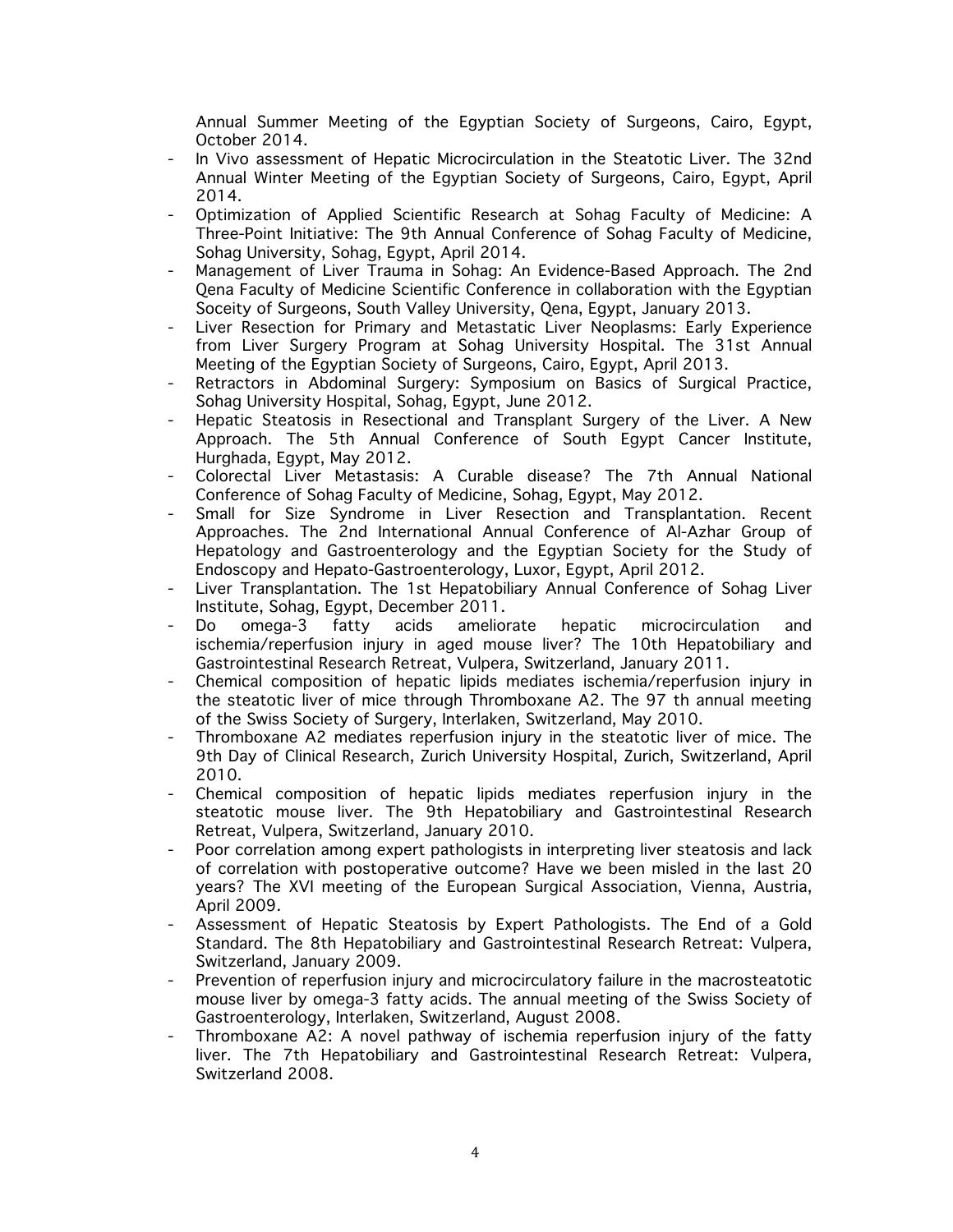- Prevention of reperfusion injury and microcirculatory failure in the macrosteatotic mouse liver by omega-3 fatty acids. The 6th annual meeting of Swiss Society of Transplantation, Interlaken, Switzerland, January 2008.
- Impact of essential fatty acids on ischemia and reperfusion injury of the fatty liver. Surgical and Gastrointestinal Grand Round, Zurich University Hospital, Zurich, Switzerland, October 2007.
- Prevention of reperfusion injury and microcirculatory failure in the macrosteatotic mouse liver by omega-3 fatty acids. The 94th annual meeting of the Swiss Society of Surgery, Lausanne, Switzerland, June 2007.
- Enhanced ischemic injury in macrosteatotic liver is related to preexisting microcirculatory alteration. The 93th annual meeting of the Swiss Society of Surgery, Lugano, Switzerland, June 2006.
- Derangement of essential fatty acid content and microcirculatory alteration enhance ischemia/reperfusion injury in the fatty liver. The 5th Hepatobiliary and Gastrointestinal Research Retreat, Vulpera, Switzerland, June 2006.
- Impact of essential fatty acids on ischemia and reperfusion injury of the fatty liver. The 6th Hepatobiliary and Gastrointestinal Research Retreat, Vulpera, Switzerland, January 2007.
- A shift in the ratio of n-6: n-3 polyunsaturated fatty acids correlates with microcirculatory defects and enhanced ischemic injury in the macrosteatotic mouse liver. The 7th world congress of International Hepato-Pancreato.Biliary Association (IHPBA), Edinburgh, United Kingdom, September 2006.

# DATA IN SCIENTIFIC DATABASES (AUTHOR: EL-BADRY AM):

#### Google Scholar:

Total citations (December 2017): 1175 Number of research articles: 20 Average citations per article: 58.75 citations/article Web Page:

# https://scholar.google.com.eg/citations?user=ZpN1oZsAAAAJ&hl=en

### Research Gate:

Total citations (December 2017): 997 Number of research articles: 24 RG score: 26,36 h-index: 13 Web Page: https://www.researchgate.net/profile/Ashraf\_Mohammad\_El-Badry/info

#### Scopus:

Total citations (December 2017) = 841 Number of research articles: 16 h-index: 12 Web Page: https://www.scopus.com/authid/detail.uri?authorId=36882728900

#### Pubmed:

Number of research articles: 13 Web Page: https://www.ncbi.nlm.nih.gov/pubmed/?term=Ashraf+Mohammad+El-Badry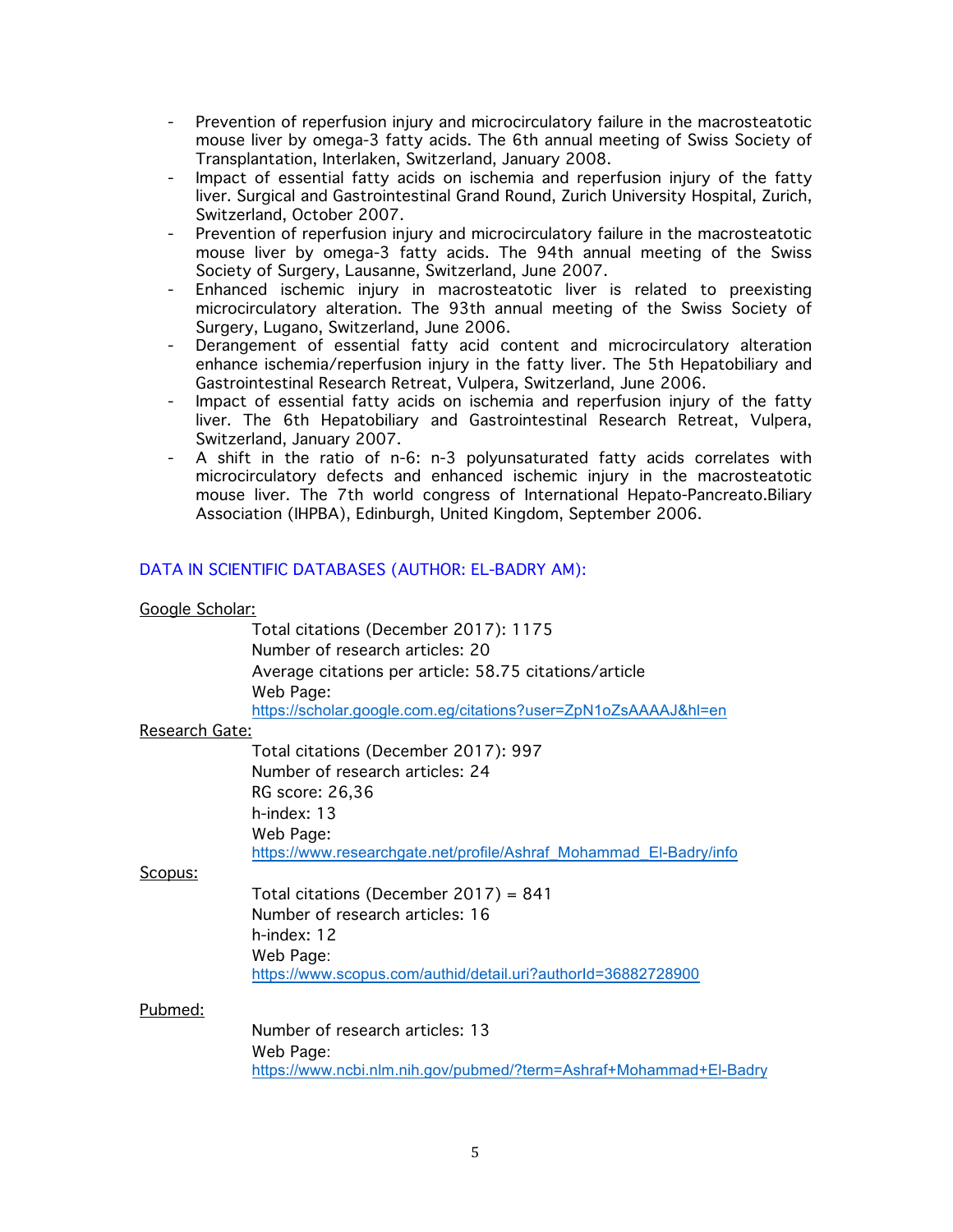#### PUBLICATIONS (El-Badry AM):

- i. BOOK CHAPTERS:
- 1. **El-Badry AM**, Dutkowski P, Clavien PA. Circulatory injury in liver transplantation. In Vascular liver disease: mechanisms and management. DeLeve LD and Garcia-Tsao G (editors) 2010.1st edition, Springer.
- 2. Breitenstein S, **El-Badry AM**, Clavien PA. Uncommon primary and metastatic liver tumors. In: Maliganant liver tumors: current and emerging therapies. Clavien PA (Editor) 2010. 3rd edition, Blackwell Publishing Ltd.
- 3. **El-Badry AM**, Lesurtel M. Extended criteria donor. In: Medical care of the Liver transplant patient. Clavien PA and Trotter JF (editors) 2012. 4th edition, Blackwell Publishing Ltd.

#### ii. RESEARCH ARTICLES PUBLISHED IN INTERNATIONAL PEER REVIEWED JOURNALS:

- 1. Ahmed EA, El-Badry AM, Mocchegiani F, Montalti R, Hassan AEA, Redwan AA, Vivarelli M. Impact of graft steatosis on post-operative complications after liver transplantation. The Surgery Journal (N Y) 2018; 4 (4): e188-e19
- 2. Abu-Dief E, Mohammed D, Abd El-Haliem N, Mohammed S, El-Badry AM. Impact of omega-3 fatty acids on evolution of carbon tetrachloride-(CCl4) induced liver cirrhosis in mice: A histological and immunohistochemical study. The Egyptian Journal of Histology 2018; 41 (1), 61-72
- 3. El-Badry AM, Abdelraheem O. Clinical outcome after liver resection for colorectal versus non-colorectal metastasis: a comparative study. International Surgery Journal 2018; 5 (2), 390-397
- 4. Ahmed EA, El-Badry AM, Hassan AEA, Redwan AA, Vivarelli M. Review on liver steatosis and its impact on liver. Journal of Liver Research Disorders and Therapy 2017; 3 (4), 64-76
- 5. El-Badry AM, Ahmed EA, F Mocchegiani F. Does Histopathology Predict the Outcome of Fatty Liver Resection and Transplantation? Archives of Biological and Biomedical Research 2017; 1 (1), 19-28
- 6. **El-Badry AM**, Ahmad MIM, Ali HM. Outcome of surgical resection for localized gastrointestinal stromal tumors. International Surgery Journal 2017;4(1):9-14
- 7. **El-Badry AM**, Redwan AA, Ali HM, Ali HM. Double Purse-String versus Conventional Pancreatico-Gastrostomy during Whipple Procedure: Comparative Study at Sohag University Onco-Surgery Program. International Surgery Journal 2017; 4 (1): 58-63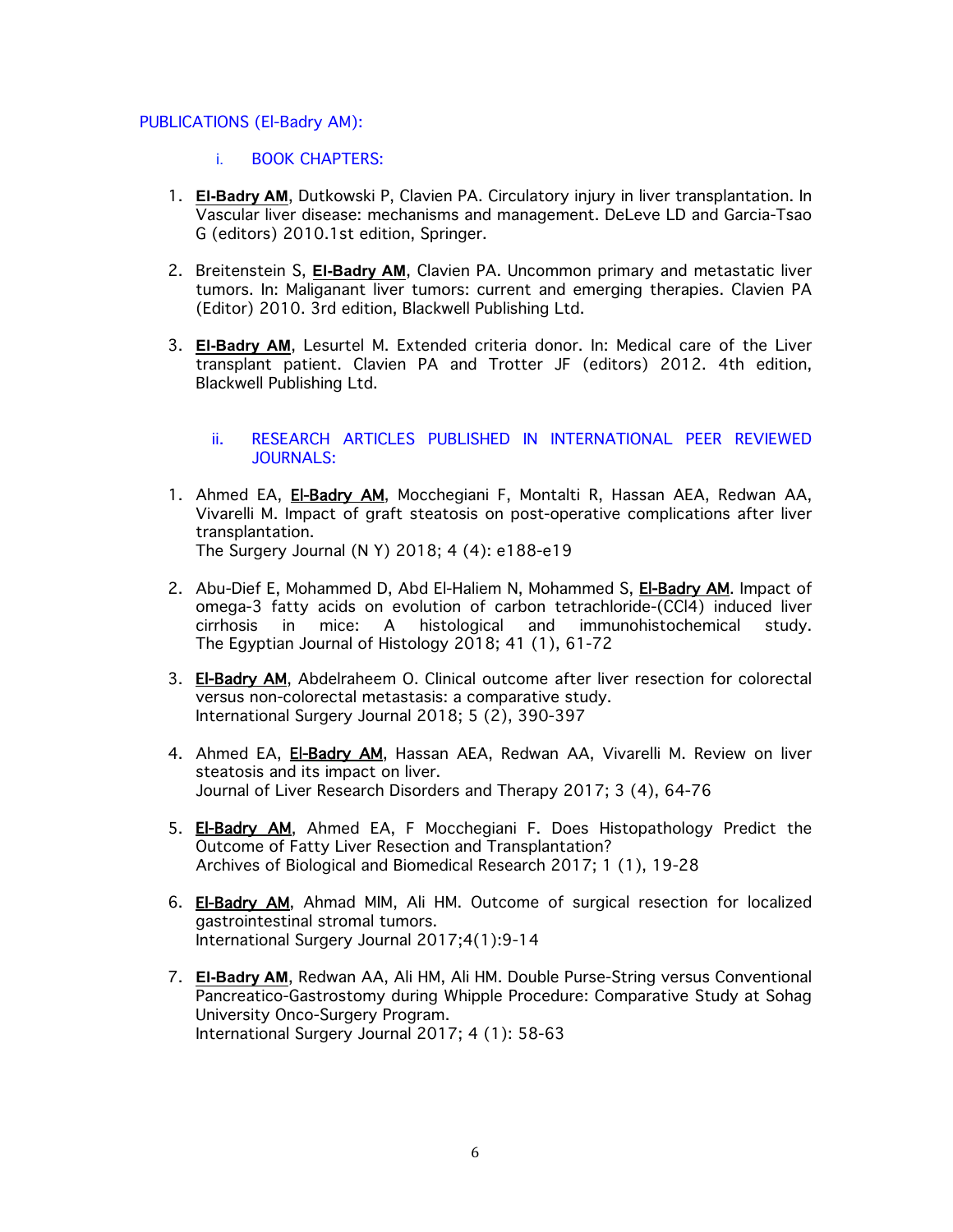- 8. Lesurtel M, Raptis DA, Melloul E, Schlegel A, Oberkofler C, El-Badry AM, Weber A, Mueller N, Dutkowski P, Clavien PA. Low Platelet Counts After Liver Transplantation Predict Early Posttransplant Survival. Liver Transplantation 2014; 20 (2):147–155
- 9. Abusedera MA, El-Badry AM. Percutaneous treatment of large pyogenic liver abscess. The Egyptian journal of radiology and nuclear medicine 2014; 45 (1), 109-115
- 10. McCormack L, Dutkowski P, **El-Badry AM**, Clavien PA. Liver transplantation using fatty livers: always feasible? Journal of Hepatology 2011; 54 (5): 1055-62
- 11. **El-Badry AM**, Jang J-V, Elsherbiny A, Contaldo C, Tian Y, Raptis DA, Latzko A, Moritz W, Graf R, Clavien PA. Chemical Composition of Hepatic Lipids Mediates Reperfusion Injury of the Macrosteatotic Mouse Liver through Thromboxane A2. Journal of Hepatology 2011; 55 (6): 1291-9
- 12. Tian Y, Graf R, **El-Badry AM**, Clavien PA. Activation of serotonin receptor-2 B rescues small-for-size liver graft failure in mice. Hepatology; 2011; 53 (1): 253-62
- 13. Clavien PA, Oberkofler CE, Raptis DA, Lehmann K, Rickenbacher A, **El-Badry AM**. What is critical for liver surgery and partial liver transplantation: Size or Quality? Hepatology 2010; 52 (2): 715-29
- 14. Mahfud M, Breitenstein S, **El-Badry AM**, Puhan M, Rickenbacher A, Samaras P, Pessaux P, Lopez-Ben S, Jaeck D, Figueras J, Alain-Clavien P. Impact of preoperative bevacizumab on complications after resection of colorectal liver metastases: case-matched control study. World Journal of Surgery 2010; 34 (1): 92-100
- 15. **El-Badry AM**, Breitenstein S, Jochum W, Washington K, Paradis V, Rubbia-Brandt L, Puhan MA, Slankamenac K, Graf R, Clavien PA. Assessment of hepatic steatosis by expert pathologists: the end of a gold standard. Annals of Surgery 2009; 250 (5): 691-7
- 16. Tan Q, **El-Badry AM**, Contaldo C, Steiner R, Hillinger S, Welti M, Hilbe M, Spahn DR, Jaussi R, Higuera G, van Blitterswijk CA, Luo Q, Weder W. The effect of perfluorocarbon-based artificial oxygen carriers on tissue-engineered trachea. Tissue Engineering Part A 2009; 15 (9): 2471-80
- 17. Lang PA, Contaldo C, Georgiev P, **El-Badry AM**, Recher M, Kurrer M, Cervantes-Barragan L, Ludewig B, Calzascia T, Bolinger B, Merkler D, Odermatt B, Bader M, Graf R, Clavien PA, Hegazy AN, Löhning M, Harris NL, Ohashi PS, Hengartner H, Zinkernagel RM, Lang KS. Aggravation of viral hepatitis by platelet-derived serotonin. Nature Medicine 2008; 14 (7): 756-61
- 18. Furrer K, Tian Y, Pfammatter T, Jochum W, **El-Badry AM**, Graf R, Clavien PA. Selective portal vein embolization and ligation trigger different regenerative responses in the rat liver. Hepatology 2008; 47 (5): 1615-23